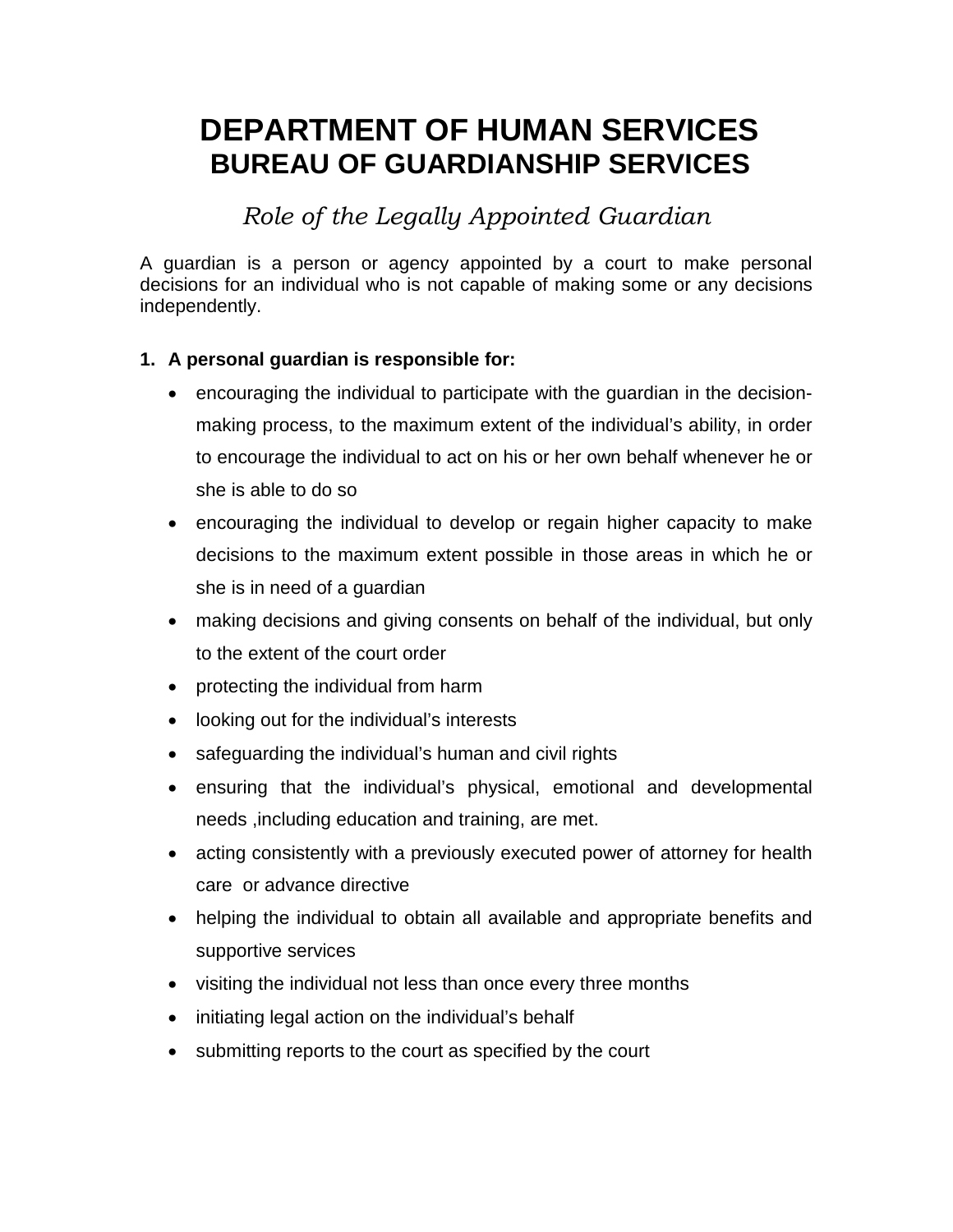# **2. A personal guardian is NOT responsible for:**

- providing for the individual from his or her own funds
- any liability to another person for acts of the individual
- injury to the individual from the wrongful conduct of another person providing medical or other care
- taking the individual into the guardian's home to live

# **3. What kinds of decisions might a guardian be expected to make?**

A guardian may be asked to give informed consent in matters such as:

- transfers or other major changes of program or treatment
- certain types of medical or dental procedures or for certain types of behavior modification plans
- right-to-privacy issues such as release of confidential records
- trips, vacations and overnight visits

### **4. What preparation does a guardian need to make these decisions?**

The guardian should gather and review as much information as possible about the issue at hand before making a decision. The guardian should also involve the individual as much as possible in the decision making process by learning about his or her interests, preferences and choices. In addition, the guardian should participate in all important conferences regarding the individual's programs, particularly the annual meetings where his/her individual plan is developed and reviewed.

### **5. Are there limitations on guardianship?**

**Yes.** A guardian cannot consent to shock treatment, psychosurgery, sterilization or medical. behavioral or pharmacological research. The sterilization or medical, behavioral or pharmacological research. guardian must petition the court for a guardian ad litem that can give specific consent for a particular request.

# **6. What authority does a guardian have regarding the individual's programming?**

### Program-related decisions are made by the Division's professional staff with input from the guardian. The guardian has the right and responsibility to be involved in developing and reviewing the individual's program plans and to either give or withhold consent for major program changes. A guardian also